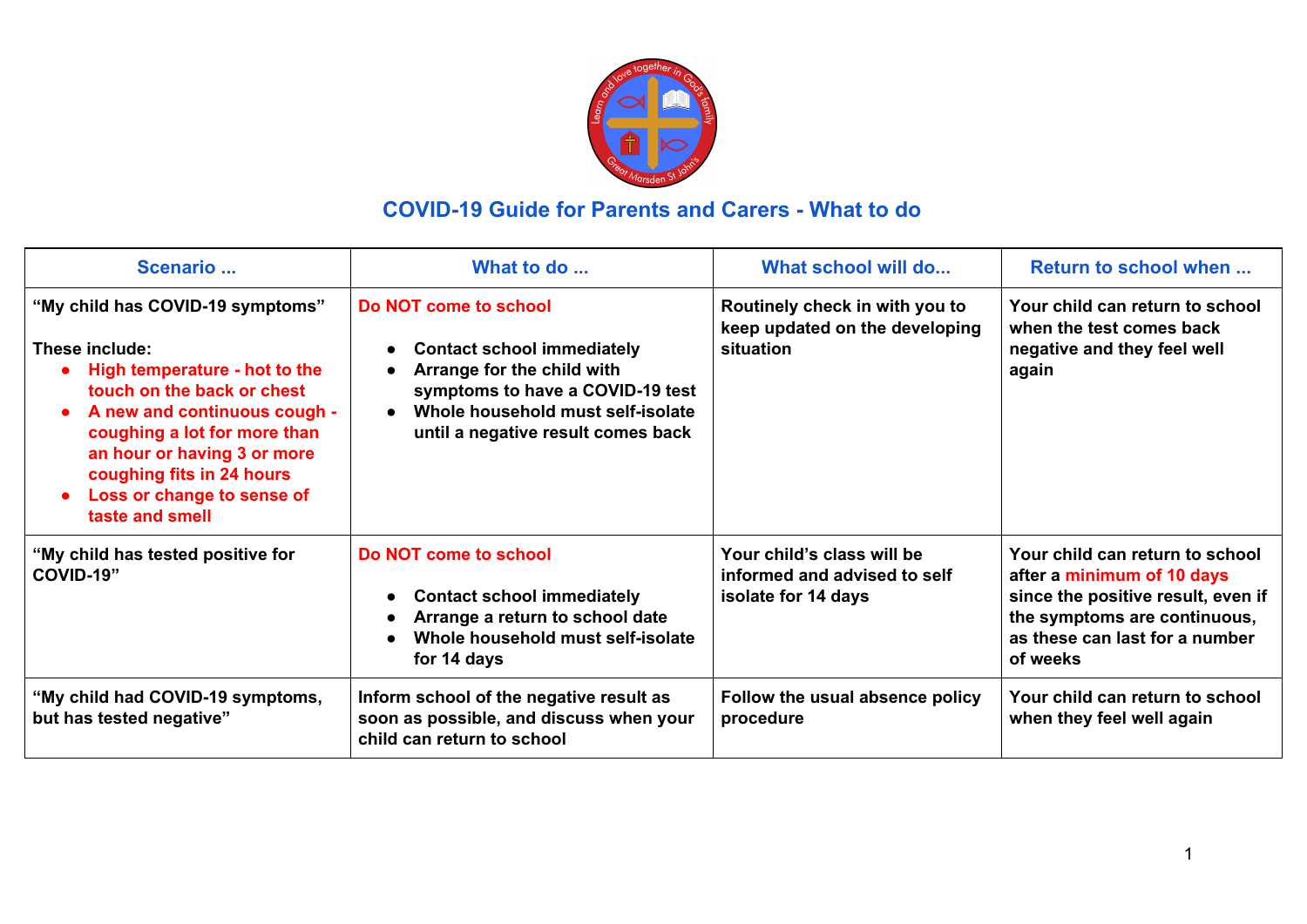| Scenario                                                                                                       | What to do                                                                                                                                                                                                                 | What school will do                                                                                                  | Return to school when                                                                                                               |
|----------------------------------------------------------------------------------------------------------------|----------------------------------------------------------------------------------------------------------------------------------------------------------------------------------------------------------------------------|----------------------------------------------------------------------------------------------------------------------|-------------------------------------------------------------------------------------------------------------------------------------|
| "My child is ill, with symptoms<br>unrelated to COVID-19"                                                      | Follow school's usual absence policy<br>procedure - ring and update for each day<br>of absence                                                                                                                             | Follow the usual absence policy<br>procedure                                                                         | Your child can return to school<br>when they feel well again, or<br>after 48 hours if the symptoms<br>involve sickness or diarrhoea |
| "Someone in my household, other<br>than my child, has COVID-19<br>symptoms"                                    | Do NOT come to school<br><b>Contact school immediately</b><br>Arrange for the person with<br>symptoms to have a COVID-19 test<br>Whole household must self-isolate<br>until a negative result comes back<br>or for 14 days | Routinely check in with you to<br>keep updated on the developing<br>situation                                        | Your child can return to school<br>when the household member's<br>test comes back negative                                          |
| "Someone in my household, other<br>than my child, has tested positive for<br>COVID-19"                         | Do NOT come to school<br><b>Contact school immediately</b><br>Whole household must self-isolate<br>for 14 days<br>Arrange a return to school date -<br>minimum of 14 days                                                  | Routinely check in with you to<br>keep updated on the developing<br>situation and arrange a return to<br>school date | Your child can return to school<br>once they have completed 14<br>days of self-isolation and have<br>not developed any symptoms     |
| "NHS Test and Trace has identified<br>my child as being in close contact<br>with a confirmed case of COVID-19" | Do NOT come to school<br><b>Contact school immediately</b><br>Anyone who has been contacted<br>must self isolate for 14 days<br>Arrange a return to school date -<br>minimum of 14 days                                    | Routinely check in with you to<br>keep updated on the developing<br>situation and arrange a return to<br>school date | Your child can return to school<br>once they have completed 14<br>days of self-isolation and have<br>not developed any symptoms     |